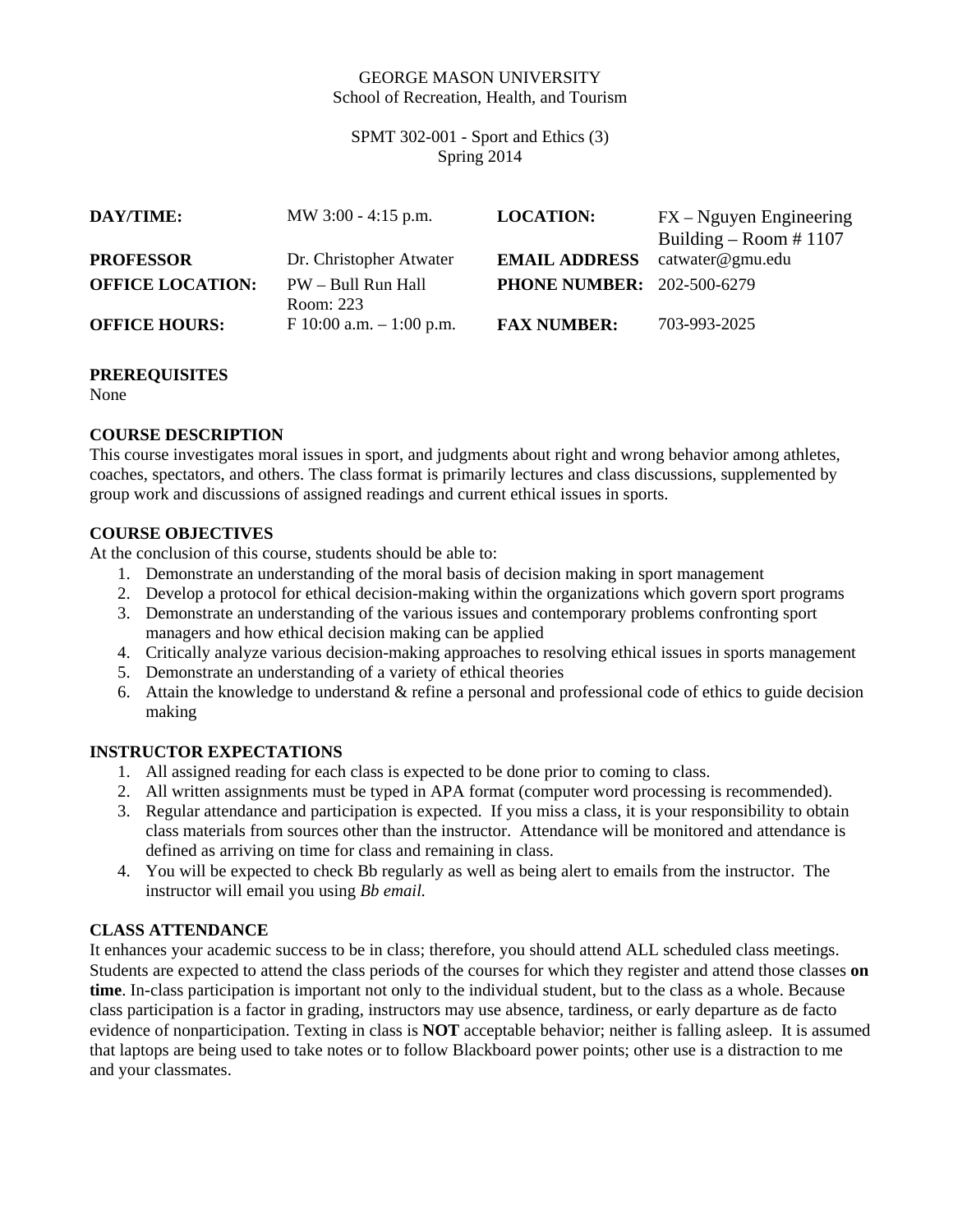### **PARTICIPATION**

Respect the free exchange of thought in an academic environment and the participants therein. For example: a) do not have any sound emitting devices turned on; b) wait until the teacher/guest speaker has finished prior to gathering your belongings; and c) do not smoke, chew tobacco, eat, sleep, disrupt others by inappropriate talking, or disrespect the class schedule by being tardy. You are encouraged to a) feel free to openly and respectfully contribute your thoughts; b) listen actively to the comments of others; c) be punctual; d) ask any and all appropriate questions that you have; and e) maintain civility in your interpersonal communications. Class discussions will be conducted in a civil, informed fashion wherein disruptive students will be asked to leave the class. Your contributions are not only welcomed, they are essential.

### **ALTERNATIVE WORK**

*There is NO make-up work*. Only those excused absences supported by documentation will be addressed at the instructor's discretion on an individual basis (e.g. a physician's note for an illness). Alternative work due to intercollegiate athletic competitions or other legitimate university activity must be arranged **PRIOR** to due date. A grade of '0' will be assigned to all missed work unless otherwise determined by the instructor. You are strongly encouraged to hand assignments in on time.

### **GRADING** *There will be NO extra credit.*

The instructor is solely responsible for assigning grades. As such, the instructor reserves the right to assess student performance in each of the categories identified in the EVALUATION section of this syllabus. Student non-compliance with stated academic, honor, attendance, or participation expectations will result in a '0' for the associated evaluation.

### **NATURE OF COURSE DELIVERY**

Face to face

### **REQUIRED READINGS**

DeSensi, J. T., & Rosenberg, D. (2010). *Ethics and Morality in Sport Management (3rd ed.).* Morgantown, WV: Fitness Information Technology, Inc.

Malloy, D.C. (2003). *Sport Ethics: Concepts and Cases in Sport and Recreation (2nd ed.).* Scottsdale, AZ: Holcomb Hathaway.

## **EVALUATION**

This course will be graded on a percentage system, with a total of 100% possible.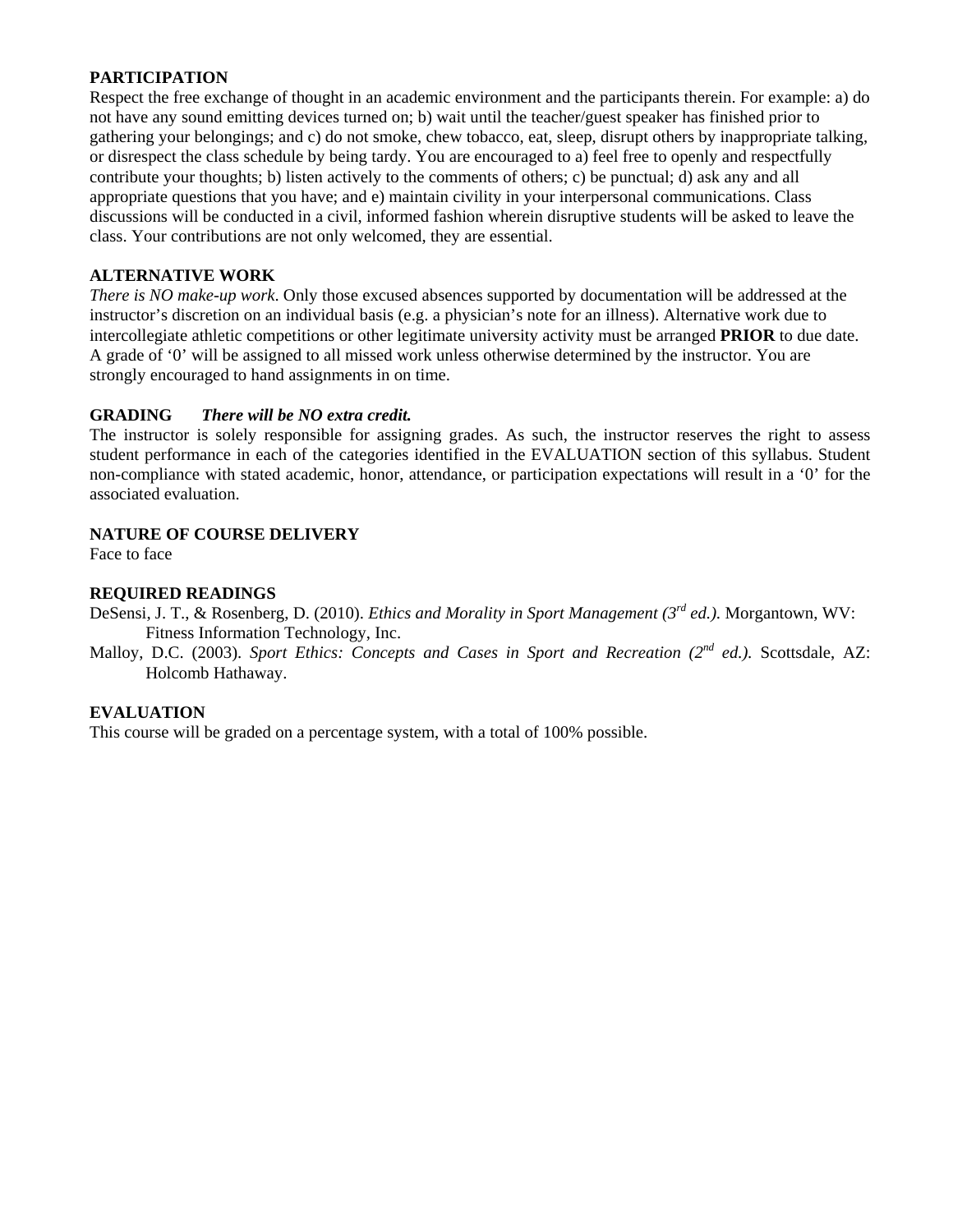| <b>REQUIREMENTS</b>                                                                                                                                                  | % of Grade |
|----------------------------------------------------------------------------------------------------------------------------------------------------------------------|------------|
| <b>Attendance and Participation:</b>                                                                                                                                 |            |
| Students are expected to attend class regularly and participate in active discussions                                                                                | 10%        |
| and lectures.                                                                                                                                                        |            |
| Examination $#1$ :                                                                                                                                                   |            |
| Matching philosophical and ethical terms with definitions. Short essay ethical case<br>analysis using model #1 of the ethical decision-making process. All materials | 25%        |
| covered in chapters 2, 3 and 4 of Malloy will be included.                                                                                                           |            |
| Examination $#2$ :                                                                                                                                                   |            |
| Fill in the blank and definitions. Short essay utilizing moderators associated with                                                                                  | 25%        |
| ethical decision-making and model #2 of the ethical decision-making process. All                                                                                     |            |
| materials covered in chapters 5, 6 and 7 of Malloy will be included.                                                                                                 |            |
| Examination $#3$ :                                                                                                                                                   |            |
| Essay (5 pages) – All materials covered in chapters 10, 11 and 12 of DeSensi will be                                                                                 | 20%        |
| included. Students are expected to analyze issues from an ethics perspective.                                                                                        |            |
| Examination $#4$ :                                                                                                                                                   |            |
| Essay (5 pages) – All materials covered in chapters 13, 14 and 15 of DeSensi will be                                                                                 | 20%        |
| included. Students are expected to analyze issues from an ethics perspective.                                                                                        |            |
|                                                                                                                                                                      |            |
| <b>Total</b>                                                                                                                                                         | 100%       |

# **GRADING SCALE**

| $A = 94 - 100$ | $B_{+} = 88 - 89$ | $C_{+}$ = 78 - 79 | $D = 60 - 69$ |
|----------------|-------------------|-------------------|---------------|
| $A - 90 - 93$  | $B = 84 - 87$     | $C = 74 - 77$     | $F = 0-59$    |
|                | $B - = 80 - 83$   | $C_{-}$ = 70 – 73 |               |

# **TENTATIVE COURSE SCHEDULE**

| <b>DATE</b>                                                     |                                                     |    | <b>TOPIC</b>                                                                                   | <b>READINGS/ASSIGNMENT</b><br><b>DUE</b> |  |  |
|-----------------------------------------------------------------|-----------------------------------------------------|----|------------------------------------------------------------------------------------------------|------------------------------------------|--|--|
|                                                                 | <b>Part I – Sport Management and Ethical Theory</b> |    |                                                                                                |                                          |  |  |
| W                                                               |                                                     | 23 | Introduction to class and Sport Ethics;<br>expectations for semester, how you are<br>evaluated | Syllabus                                 |  |  |
| M                                                               | January                                             | 28 | Recreation and Sport in the New Millennium                                                     | Chapter 2 (Malloy)                       |  |  |
| W                                                               |                                                     | 30 |                                                                                                |                                          |  |  |
| M                                                               | February                                            | 3  | Philosophical Foundations of Ethics                                                            | Chapter 3 (Malloy)                       |  |  |
| W                                                               |                                                     | 5  | Sources of Ethical Decision Making and the                                                     |                                          |  |  |
| M                                                               |                                                     | 10 | Process of Ethical Decision Making (Model #1)                                                  | Chapter 4 (Malloy)                       |  |  |
| W                                                               |                                                     | 12 | Examination – Part I – Sport Management and<br>Ethical Theory – (Malloy, Chapters 2-4)         | N/A                                      |  |  |
| <b>Part II – Ethical Decision Making Principles and Process</b> |                                                     |    |                                                                                                |                                          |  |  |
| M                                                               | February                                            | 17 | Moderators Influencing Ethical Decision                                                        | Chapter 5 (Malloy)                       |  |  |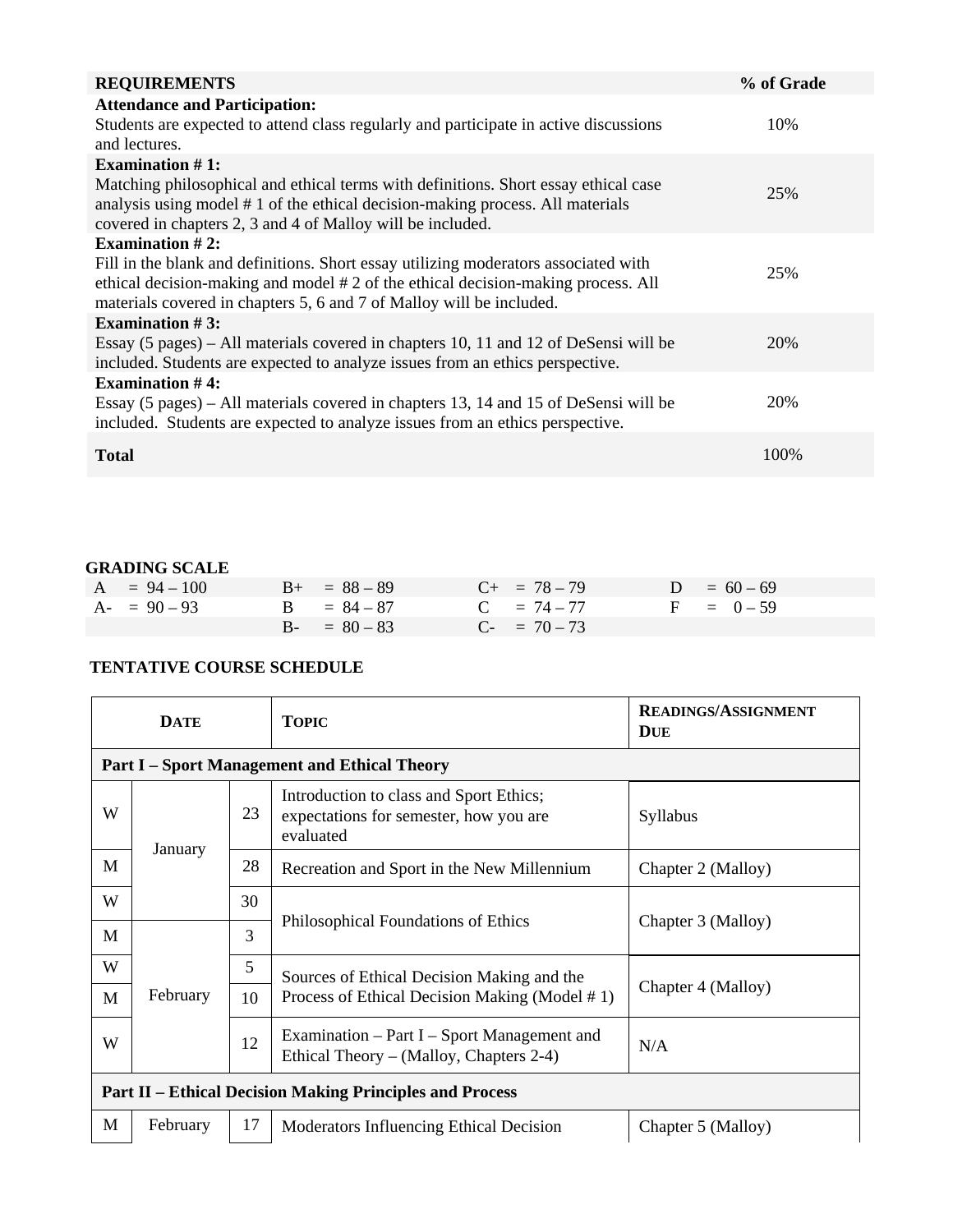| <b>DATE</b> |       |    | <b>TOPIC</b>                                                                                        | <b>READINGS/ASSIGNMENT</b><br><b>DUE</b> |
|-------------|-------|----|-----------------------------------------------------------------------------------------------------|------------------------------------------|
| W           |       | 19 | Making                                                                                              |                                          |
| M           |       | 24 | The Process of Ethical Decision Making                                                              | Chapter 6 (Malloy)                       |
| W           |       | 26 | (Model # 2)                                                                                         |                                          |
| M           |       | 3  |                                                                                                     |                                          |
| W           |       | 5  | Ethical Principles for Sport and Recreation                                                         | Chapter 7 (Malloy)                       |
| M           |       | 10 |                                                                                                     | N/A                                      |
| W           | March | 12 | No Class – Spring Break                                                                             |                                          |
| M           |       | 17 | <b>Review of Materials</b>                                                                          | N/A (Mandatory Attendance)               |
| W           |       | 19 | Examination – Part II – Ethical Decision<br>Making Principles and Process (Malloy,<br>Chapters 5-7) | N/A                                      |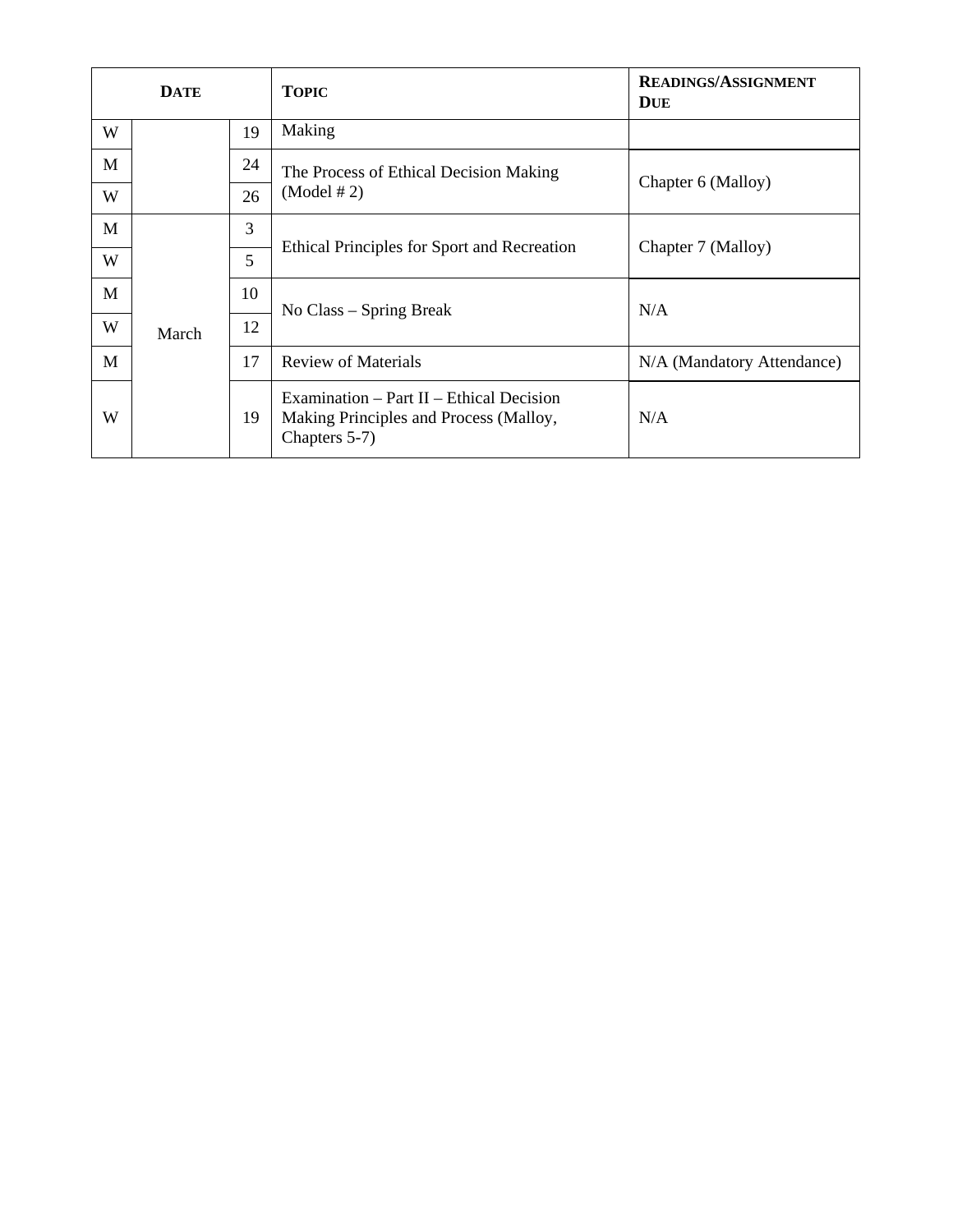| <b>Part III – Sport Ethics Applied</b> |                                  |                |                                                                              |                      |  |  |  |
|----------------------------------------|----------------------------------|----------------|------------------------------------------------------------------------------|----------------------|--|--|--|
| M                                      |                                  | 24             |                                                                              |                      |  |  |  |
| W                                      | March                            | 26             | <b>Ethics and Sport Marketing</b>                                            | Chapter 10 (DeSensi) |  |  |  |
| M                                      |                                  | 31             |                                                                              | Chapter 11 (DeSensi) |  |  |  |
| W                                      |                                  | $\overline{2}$ | Ethics and Human Resource Management                                         |                      |  |  |  |
| M                                      |                                  | $\tau$         | Governance and Legal Aspects of Sport                                        |                      |  |  |  |
| W                                      | April                            | 9              |                                                                              | Chapter 12 (DeSensi) |  |  |  |
| M                                      |                                  | 14             | Examination – Part III – Sport Ethics Applied –<br>(DeSensi, Chapters 10-12) | N/A                  |  |  |  |
|                                        | <b>Part IV - What Lies Ahead</b> |                |                                                                              |                      |  |  |  |
| M                                      |                                  | 16             |                                                                              |                      |  |  |  |
| W                                      |                                  | 21             | Sport Ethics and Concern for the Environment                                 | Chapter 13 (DeSensi) |  |  |  |
| M                                      | April                            | 23             | The Challenges of Globalization                                              | Chapter 14 (DeSensi) |  |  |  |
| W                                      |                                  | 28             |                                                                              |                      |  |  |  |
| M                                      |                                  | 30             | The Future of Ethics and Morality in Sport and                               |                      |  |  |  |
| W                                      |                                  | 5              | <b>Sport Management</b>                                                      | Chapter 15 (DeSensi) |  |  |  |
| M                                      | May                              | 12             | Examination – Part IV – What Lies Ahead –<br>(DeSensi, Chapters 13-15)       | N/A                  |  |  |  |

*Note: Faculty reserves the right to alter the schedule as necessary.*